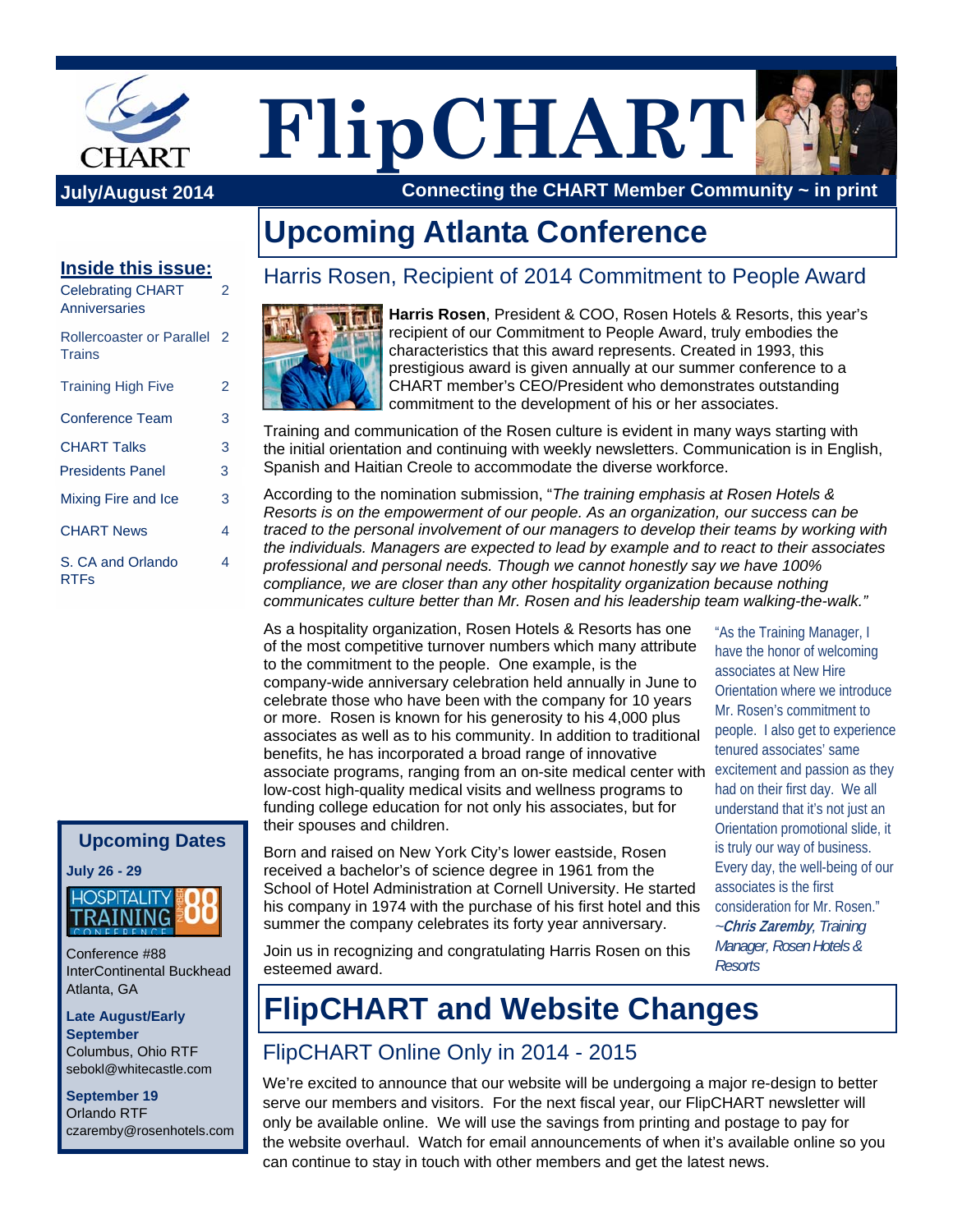## **Member News**

### Celebrating Anniversaries

**20 Year CHART Anniversary Harry Bond**, FMP, Monical Pizza Corp. **Claudia Carr**, FMP, CC & Company **Julie Carruthers**, Accelerated Performance Solutions **Janet Hoffmann**, SPHR, HR Aligned Design **Toni Quist**, FMP, Perkins & Marie Callender's Inc. **T.J. Schier**, Incentivize Solutions **Lisa Schweickert**, Golden Corral

# **15 Year CHART Anniversary Joleen Goronkin**, SPHR, FMP,

People and Performance Strategies **John Isbell**, CHT, Logan's Roadhouse **Patrice Micheals**, FMP, CHT, Eat 'n Park Hospitality Group **Brenda Moons**, American Hotel & Lodging Educational Institute

**Cheryl Tyler**, Tyler Training and Development Solutions **Doreen VanGorp**, CHT, First Hospitality **Group** 

**10 Year CHART Anniversary Nikki Fuchs de Calderon**, Buffalo Wild Wings

**Tammy Calhoun**, Cracker Barrel **Wade Chancellor**, CHT, Marlow's Tavern **Timothy Florek**, FMP, CHT, Frisch's **Restaurants** 

**Jeffrey Jablow**, Cheeburger Cheeburger Restaurants, Inc

**Shane Mannix**, CHT, Clyde's Restaurant **Group** 

**Peter Pappas**, Baldinos Subs **Tami Peick**, International Dairy Queen **Mike Sutter**, Wingstop Restaurants, Inc.

# **5 Year CHART Anniversary<br>Jay Bunkowske, Smokey Bones Bar & Fire**

**Grill** 

**Christine Davlin**, CHT, Lee County Visitor & Convention Bureau

**Tasha Friedlein**, HVS Hotel Management **John Hammond**, Charley's Grilled Subs **Steve Kokolias,** CEC Entertainment **Yolanda Lara**, CHT, Concessions Intl **Janna Nichol**, Sonic Industries **Mary Ann Prah, Purdue University** Residence Dining Services **Theresa Romero**, CHT, Honeybee Foods Corp./Jollibee **Kyle Witbracht**, Flix Brewhouse

# **PRESIDENTalks Calvin Banks**



### Rollercoaster or Parallel Trains

As I close out my time as CHART President, I would like to take a moment to reflect on not only the past 2 years as President-Elect and President, but the 4 years in total I have been blessed to be a part of the board.

The past 4 years many have seen some ups and downs in the training world. Budgets were slashed and increased, positions were eliminated and brought back, but at the end of the day we all have ended up doing more. This is also what I have seen from CHART during this same time period… **more**. We have had **more** first time attendees, **more** vendors, **more** ideas, and **more** breakthroughs.

With more competency workshop opportunities, we have had a total of 419 members/attendees complete at least one competency course and we had a record 78 complete a competency track in Colorado. More ideas saw the birth of CHART Talks which debuted at the Miami Conference. The Colorado Springs conference saw the largest winter resource gallery with more venders and the largest winter attendance since Nashville in 2006.

All of this was done with a great staff, an awesome board, and an even better group of members. The promising news is that Patrick and the Board will continue to move this organization forward. **CHART's future is bright as long as you are a part of it.**

I leave you with a message from a conversation I had with Barbara Glanz a few years ago. Most people look at life as a roller-coaster with many ups and downs, peaks and valleys. However, life is more like two trains on parallel tracks. On one track are all of the good things that happen in life and on the other are all the not so good things that happen. Each day, better yet each moment, we have a choice of which train we will ride. I encourage you to ride the positive one.

Thank you for allowing me to serve you in this capacity and I look forward to serving you in a new capacity in the future.

All Aboard!

# **Training High Five**

### Share your Ideas so Others can Learn



After a strong debut last summer, we'll again highlight your top submitted training ideas at #CHARTATL. Send your submission in asap and share what is working for you. Let others learn from you.

More details online. If you haven't yet, be sure to check out the ebook of last year's winning ideas. www.chart.org/membership/training\_high\_five/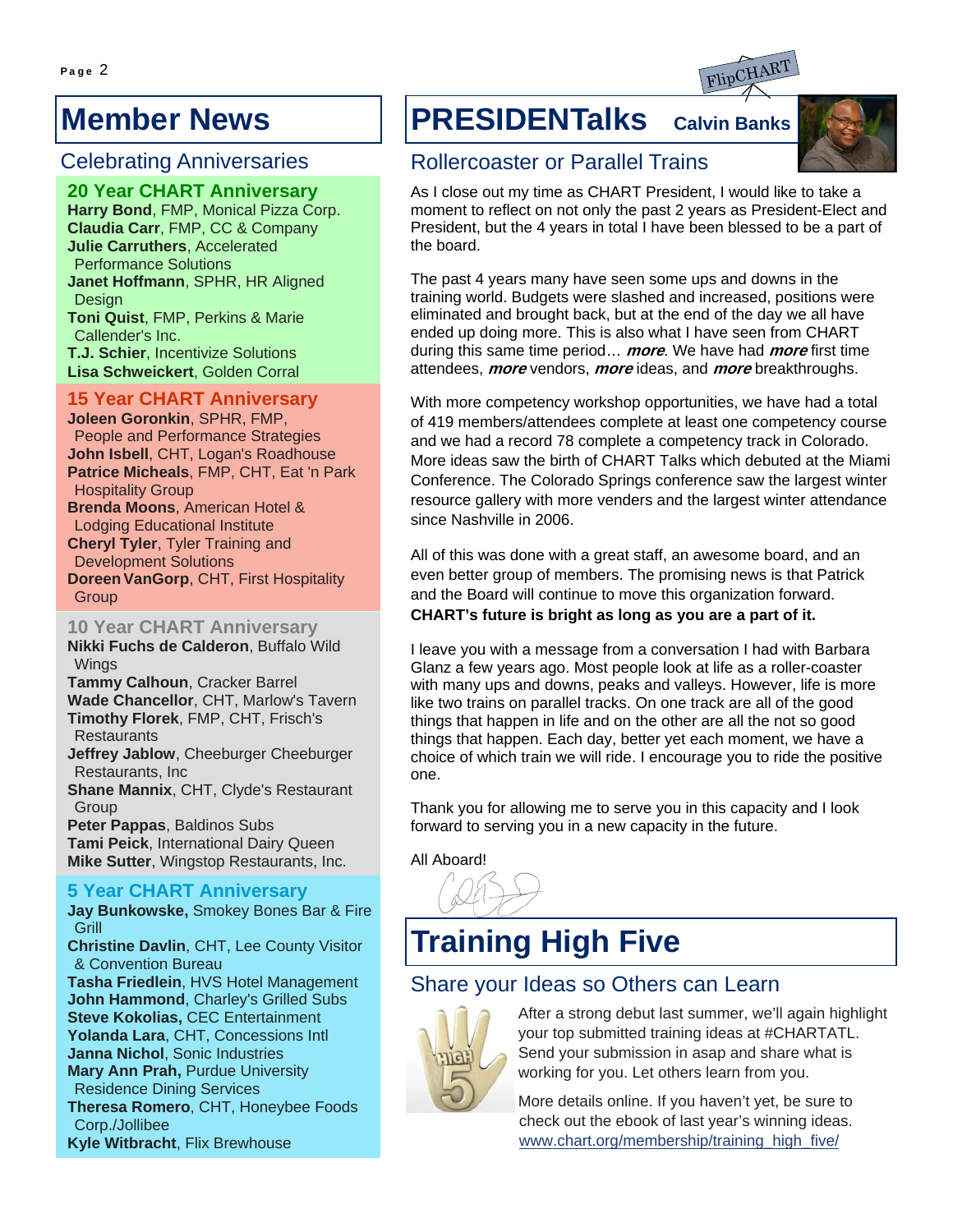

# **Upcoming Atlanta Conference**

## Our Peachy Conference Team

We've highlighted a few additional team members and asked them to respond to our question, "**What comes to mind when you think of Georgia**?"



Facilities Co-Director **Charlotte Smith** Regional Trainer, Monical's Pizza *"I think of awesome hospitable new friends, amazing old friends, Peaches, Sweet Tea, Peaches, Michael Bolton singing Georgia on my Mind...and did I say Peaches?"* 



Hospitality Suite Co-Director **Gini Quiroz**, CHT Director of Training and Development, K&N Management

*"I think of Ray Charles (Georgia On My Mind), HotLanta, CNN, sweet tea and really southern accents."* 



#### Activities Co-Director **Paul Craythorne** Senior Training Manager, Cinnabon *"I think of the beautiful Spring season, humid*

*summers, family, great friends and great food! Atlanta, GA is my home so when I think of Georgia – I think of home!"* 



Silent Auction Co-Director **Alisha Gulden** Regional Vice President, National Restaurant **Association** 

*"I think of tasting 100 different varieties of soda at the World of Coca-Cola. You can never go wrong with an ice cold Coca-Cola or orange Fanta with pellet ice!!"* 



First Time Attendee Co-Director **John Poulos** Partner, DiscoverLink *"I think of Peanuts, Peaches and the Masters."* 



Hospitality Suite Co-Director **Dusti Guzman**  VP of Talent, Sprinkles Cupcakes *"I think of The Varsity...the hats, the hotdogs, chili and orange soda."* 



Volunteer Co-Director **Akosua Nyannor**  Director, HR & Training Development, Concessions International *"I think of the great southern food!"* 

#### **Link from our website at www.chart.org**

**View Full Agenda, Speaker Bios, Session Descriptions & then Register!**

## CHART Talks: Brief Blasts of Brilliance

One of the most highly rated sessions from Miami is back again with new speakers and new ideas for you.

This engaging session will take place on Tuesday morning when about 10 presenters will each share their insightful thoughts in less than 10 minutes. We'll feature big ideas in small packages that your brain can wrap itself around after three days of intense learning.

Just to 'tease' you … already on the agenda are:

- "*Positive Intention*" by Toni Quist
- *"Find that ONE Acronym and Make it Happen"* by Chip Romp
- "*Kick Ass or Get Kicked in the Ass!"* by Kathleen Wood
- "*Not your Father's Leadership Model"* by John Isbell
- "*Delivering Happiness"* by Spencer Buck
- "*Slowing the Leap into Technology*" by NRA

If you haven't yet watched the Miami CHARTtalks videos, now is the perfect time. http://www.youtube.com/ user/ChartTube1



## Presidents Panel

On the agenda again is a panel of company visionaries, including Ovation Brands' **Anthony Wedo** and IHG Americas' **Kirk Kinsell**, who will share their expectations about training and developing people in today's business climate. NRN Editor-in-chief **Sarah Lockyer** will moderate this panel discussion filled with high-level insights.

## Mixing Fire & Ice in Atlanta

What happens when you mix Fire & Ice and 200+ CHART attendees on Sunday night? Hard to know for sure but it will definitely be another awesome fun evening filled with networking and camaraderie that you won't want to miss.

Join your peers at one of Atlanta's hottest newly redesigned venues. Break out your dance moves on the 1,500 square foot dance floor upstairs or chill at the upscale, yet comfy lounge next door



and enjoy 300 exotic vodka brands at the bar which is made up of 4" thick and 27' foot long solid ice! Cool, eh?

\$35 includes food and entertainment and one drink ticket. Register early as price increases onsite.